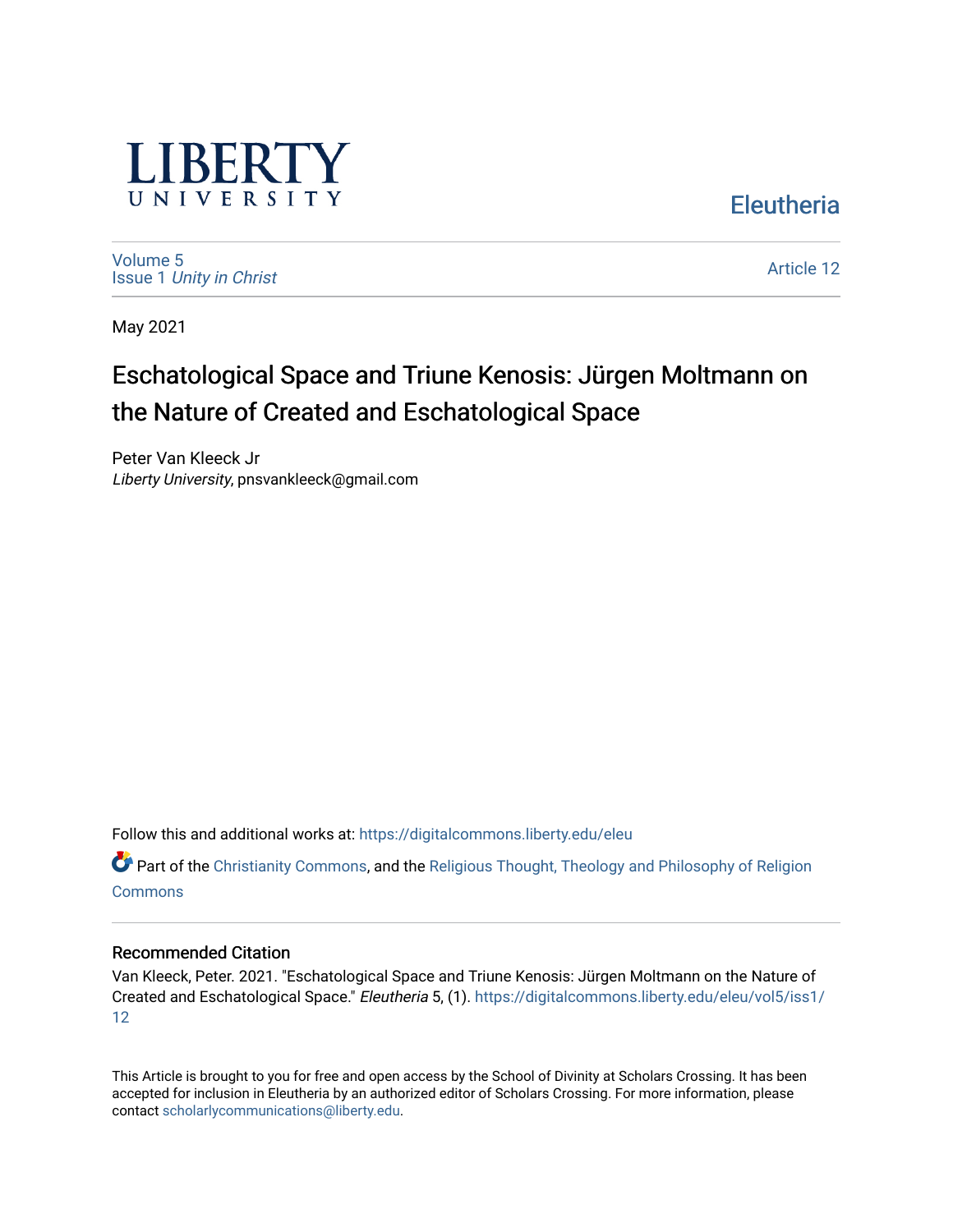# Eschatological Space and Triune Kenosis: Jürgen Moltmann on the Nature of Created and Eschatological Space

# Abstract

Where did God put creation? By means of experimental theology, this paper offers an answer by leveraging certain arguments from Jürgen Moltmann. These arguments for the divine kenosis of the triune persons and particularly the Father. In so doing, He provides the space in which to place all created matter. This paper first wrestles with certain Protestant positions on the nature of created space, noting that not much is said apart from dealing with the things in that space. Then the paper pivots to Moltmann's understanding of God's first act of creation - kenotic hiddenness. Finally, the paper concludes with Moltmann's concept of eschatological space and the glorification of all creation as God fills all creation with His glory.

### Keywords

Moltmann, Space, Time, Creation, Kenosis, Pantheism, Panentheism

# Cover Page Footnote

Ph.D. - Christian Theology and Apologetics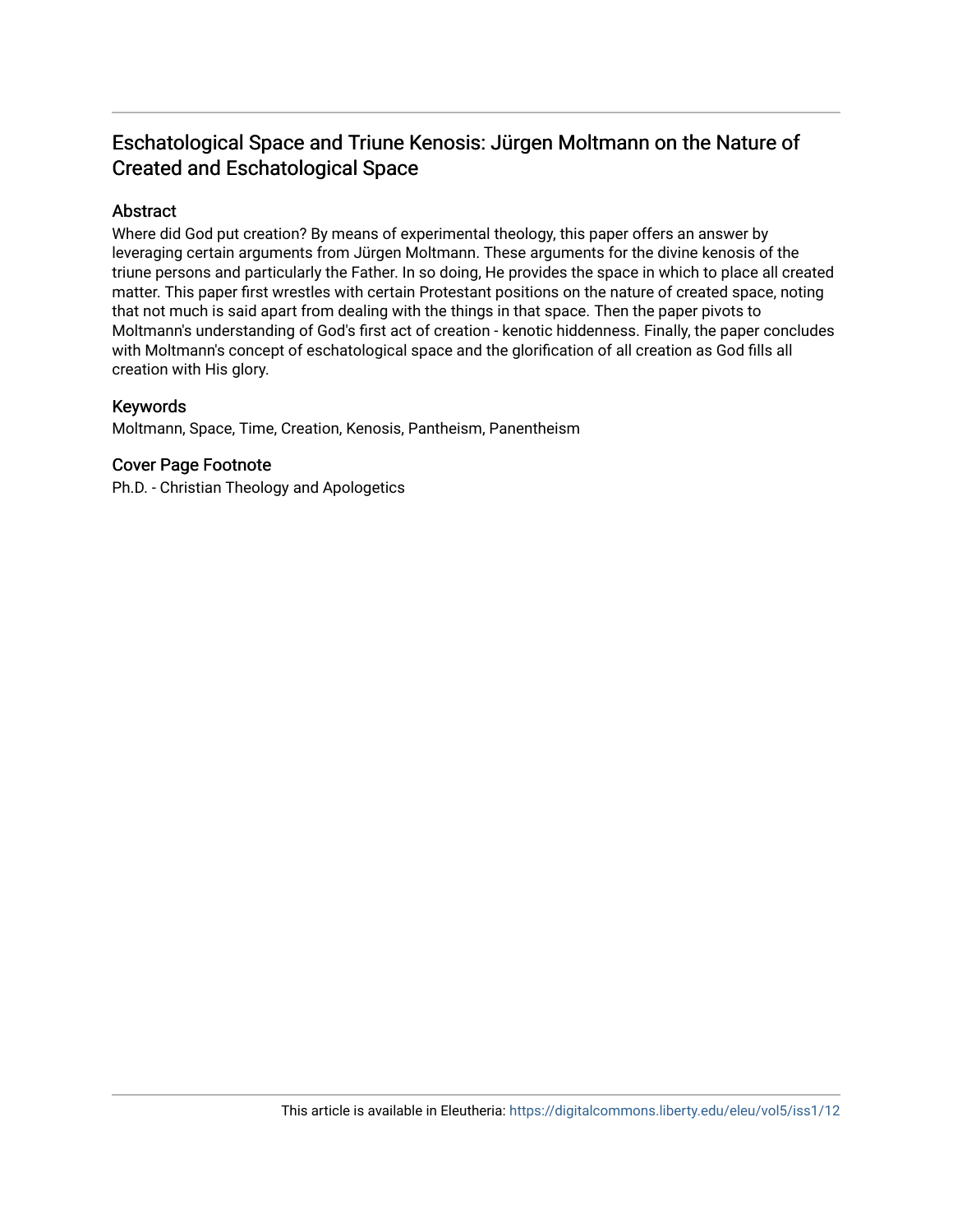"The contemplation of celestial things will make a man both speak and think more sublimely and magnificently when he descends to human affairs."<sup>1</sup> The Scriptures tell us that the heavens declare the glory of God, and the firmament shows his handiwork.<sup>2</sup> The psalmist goes on to say that everyday creation speaks to all people in their respective languages. As we consider the nature of God's revelatory and manifold creation, there arises a question of, How did we get here? A fair question for sure, but this paper pivots to a similar but considerably different question, How did "here" come about? In more colloquial terms, was there enough room in which to put all of creation?

In order to answer this question, the present work will employ the works of Jürgen Moltmann and specifically his thoughts on the creation and nature of space as well as its final end. $3$  That said, the focus of this paper is to determine something of the nature of eschatological space and, more particularly, that of Moltmann's understanding of redeemed space. His most comprehensive treatment of this topic is in his work entitled, *The Coming of God: Christian Eschatology*, which will serve as the main source for presentation and argumentation.<sup>4</sup> The thesis of this paper is, God the Father created space for all of creation by means of a voluntary kenotic act of divine hiddenness. This is to say that God the Father's first act of creation may have been an act of concealing rather than revealing. At this point, it is important to note that the following argument takes place in an environment of experimental theology. That is, the goal is not to offer this argument as if it had the force of orthodoxy. Rather it aims to wrestle with and provide a feasible answer for the question, where did God put creation?

This paper is broken up into four parts: 1.) A brief survey of Protestant literature regarding space and the things in it. 2.) The nature of created space as Moltmann understands it. 3.) The nature of eschatological space, according to Moltmann. 4.) Given Moltmann's particular and somewhat provocative language, it will be necessary to briefly address the charge of pantheism/panentheism as it is leveled against Moltmann's view of divine *kenosis*.

<sup>1</sup> Marcus Tullius Cicero. *On The Ideal Orator* (Oxford: Oxford University Press), 2001.

<sup>2</sup> Psalm 19:1-6 (KJV)

<sup>3</sup> Jürgen Moltmann, *The Crucified God* (San Francisco, CA: HarperSanFrancisco), 1991; *God in Creation* (San Francisco, CA: HarperSanFrancisco), 1991; *The Trinity and the Kingdom* (San Francisco, CA: HarperSanFrancisco), 1991; *The Way of Jesus Christ: Christology in Messianic Dimensions* (San Francisco, CA: HarperSanFrancisco), 1990.

<sup>4</sup> Jürgen Moltmann. *The Coming of God: Christian Eschatology* (Fortress Press: Minneapolis, MN), 2004.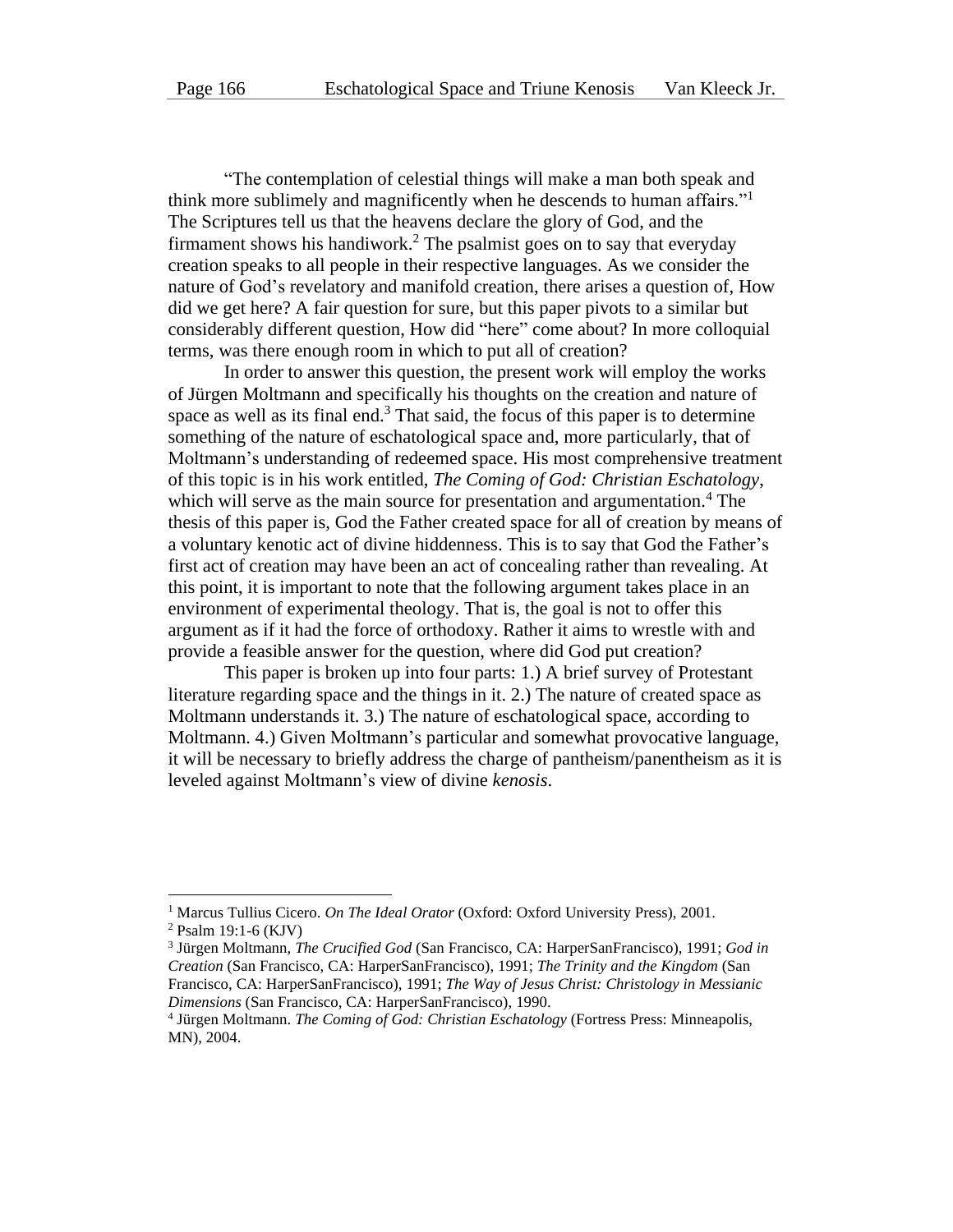## **Terms**

As is important in all discussions, there is a need to define certain terms found throughout the paper. First, the term "Eschaton" stands as the time in which all of creation has been made new, i.e., the New Heaven and Earth (Rev. 21:1f). The newness described bears both similarity to the old while at the same time have fundamentally new characteristics. For instance, humans will still be volitional, rational, and relational creatures but, for the purposes of this paper, it is proposed that God's presence among us will be fundamentally different than the current arrangement. Whereas we enjoy the ubiquitous yet general presence of God in the here-and-now; we will enjoy the ubiquitous special presence of God in the Eschaton.

"General presence" is regarded as God's omnipresence among His creation coupled with His hiddenness. Perhaps an example of this would be in Exodus 33:22 where Moses is put in the cleft of a rock while God "passed by." Indeed, God is present, but there remains a hiddenness in that Moses was only allowed to view the back parts or aftermath of God's special presence. This "special presence" represents the unique localized presence of God in creation. Examples of this would be the presence of God over the mercy seat of the Ark of the Covenant, the Shekinah Glory, and of course, the incarnate Son of God, Jesus Christ. This special sense recognizes that God was uniquely present to the children of Israel wandering in the wilderness in a way that He was not present to the Indo-Europeans of the same time. This distinction between the general and special presence of God is essential in understanding Moltmann's case for eschatological space. "Historical space" stands for space/time we currently experience as a succession of moments among particulars in the general presence of God. "Eschatological space" is that redeemed space where God's special presence fills all created places at the fulfillment of human history.

A brief exposition of the forthcoming argument proceeds as follows: Generally speaking, Protestant theology, when dealing with the notion of spacetime, gives little attention to the nature of space and more to the nature of things in space and the fact that God is not bound by it or them (i.e., the Creator/creature distinction). As a result, this paper employs Moltmann to propose an answer to how the space for creation came about. First, it is essential that we explore the nature of creation and created space. Secondly, once that nature is adequately established, this paper will discuss the nature of *kenosis* in relation to the triune God and specifically the person of the Father.

Thirdly, having the nature of space and its relation to God established, this paper will then turn to the nature of space once it has been redeemed. More specifically, that the redeemed space of the Eschaton is where God the Father's special presence fills all created space in a way He does not currently fill created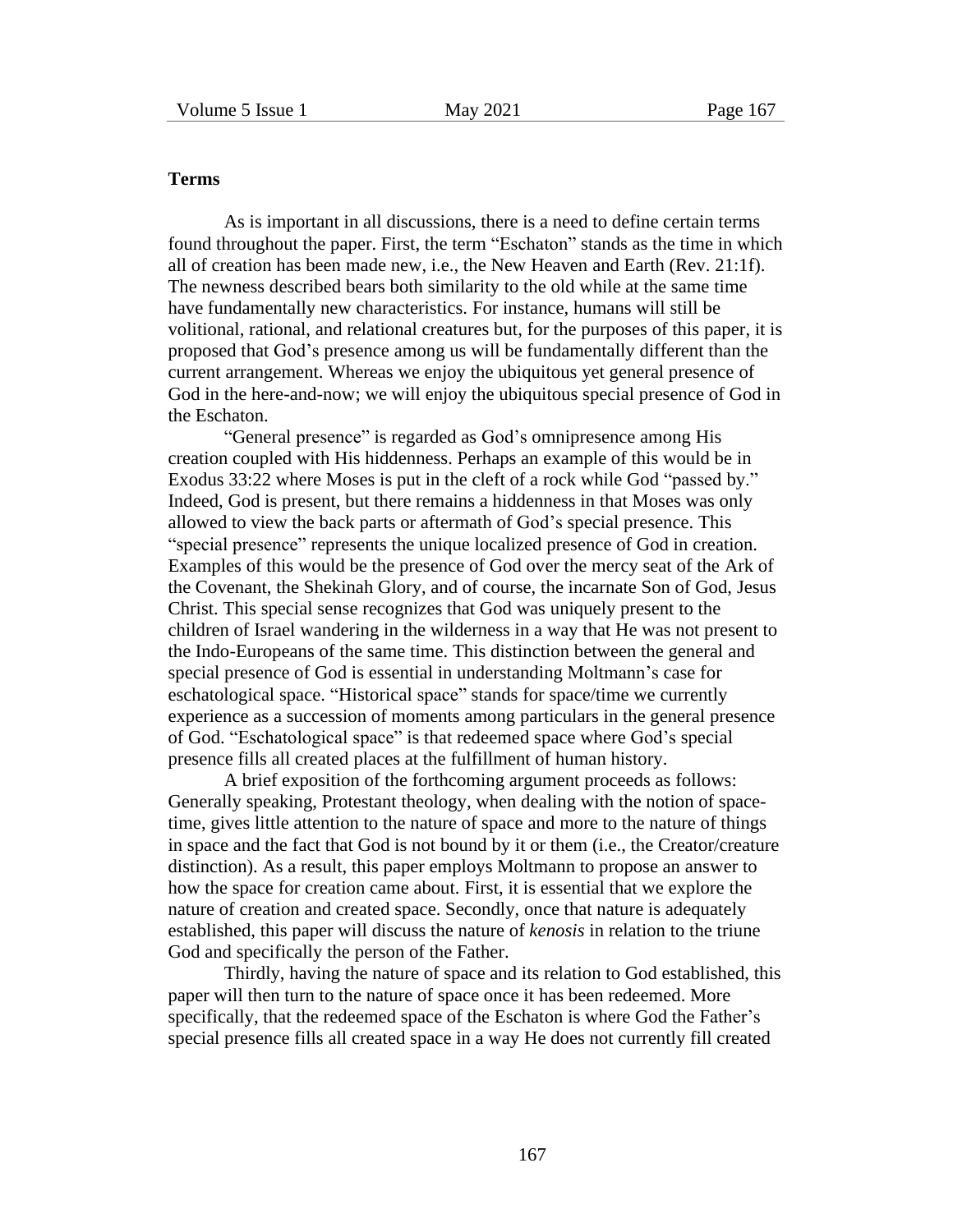space. Fourthly, it is necessary to show that what Moltmann is proposing is not pantheism/panentheism. Rather, Moltmann's position is quite the reverse as he unequivocally asserts the Creator/creature distinction while remaining within the scope of orthodoxy. With an introduction to the topic at hand, coupled with certain terms and a proposed trajectory, let us press on to the argument portion of the paper.

#### **Argumentation**

The Current State of the Case

Moltmann asserts that in the greater theological discourse, "Meditations on space are rare."<sup>5</sup> To test his assertion, this paper will take a brief and cursory look at some of the more formative and influential Protestant theological texts to examine their content regarding God and space. These texts are the *Westminster Confession* [WCF], the *London Baptist Confession* [LBC], Francis Turretin's *Institutes of Elenctic Theology*, and Richard Muller's *Theological Dictionary of Greek and Latin Terms*. 6

Regarding creation, the WCF reads, "It pleased God the Father, Son, and Holy Spirit...in the beginning, to create, or make of nothing, the world and all things therein either visible or invisible."<sup>7</sup> Here our first example speaks to the Creator and what He created, but all that is mentioned is the "stuff" created and not the space in which all of the stuff was created. The aim of this paper is to reach further back than the stuff of "world" or "universe" and ask where/in what space did God put all the stuff. As would be expected, there is similar wording in the LBC which reads, "In the beginning it pleased God the Father, Son, and Holy Spirit...to create or make the world, and all things therein, whether visible or invisible."<sup>8</sup> In nearly identical form, the LBC speaks almost exclusively of the things in creation rather than the space in which creation was created.

This trend continues in the High Scholastic tradition representative in Turretin's *Institutes* as he writes against the Platonists as he asked the following questions: "Was the world from eternity, or at least could it have been? We deny…Was the world created in a moment or in six days?…In what order were

<sup>5</sup> Moltmann, *God in Creation*, 140.

<sup>6</sup> *Westminster Confession of Faith* (Lawrenceville, GA: Committee for Christian Education & Publications), 1990; *London Baptist Confession* (Pensacola, FL: Chapel Library), 2016; Francis Turretin. *Institutes of Elenctic Theology.* Vol. 1, trans. George Musgrave Giger, ed. James T. Dennison Jr. (Phillipsburg, NJ: P&R Publishing), 1992; Richard Muller. *Theological Dictionary of Greek and Latin Terms* [Kindle] (Grand Rapids, MI: Baker Academic), 1985.

<sup>7</sup> *Westminster Confession of Faith*, Chap. IV Art. 1.

<sup>8</sup> *London Baptist Confession*, Chap. IV Art. 1.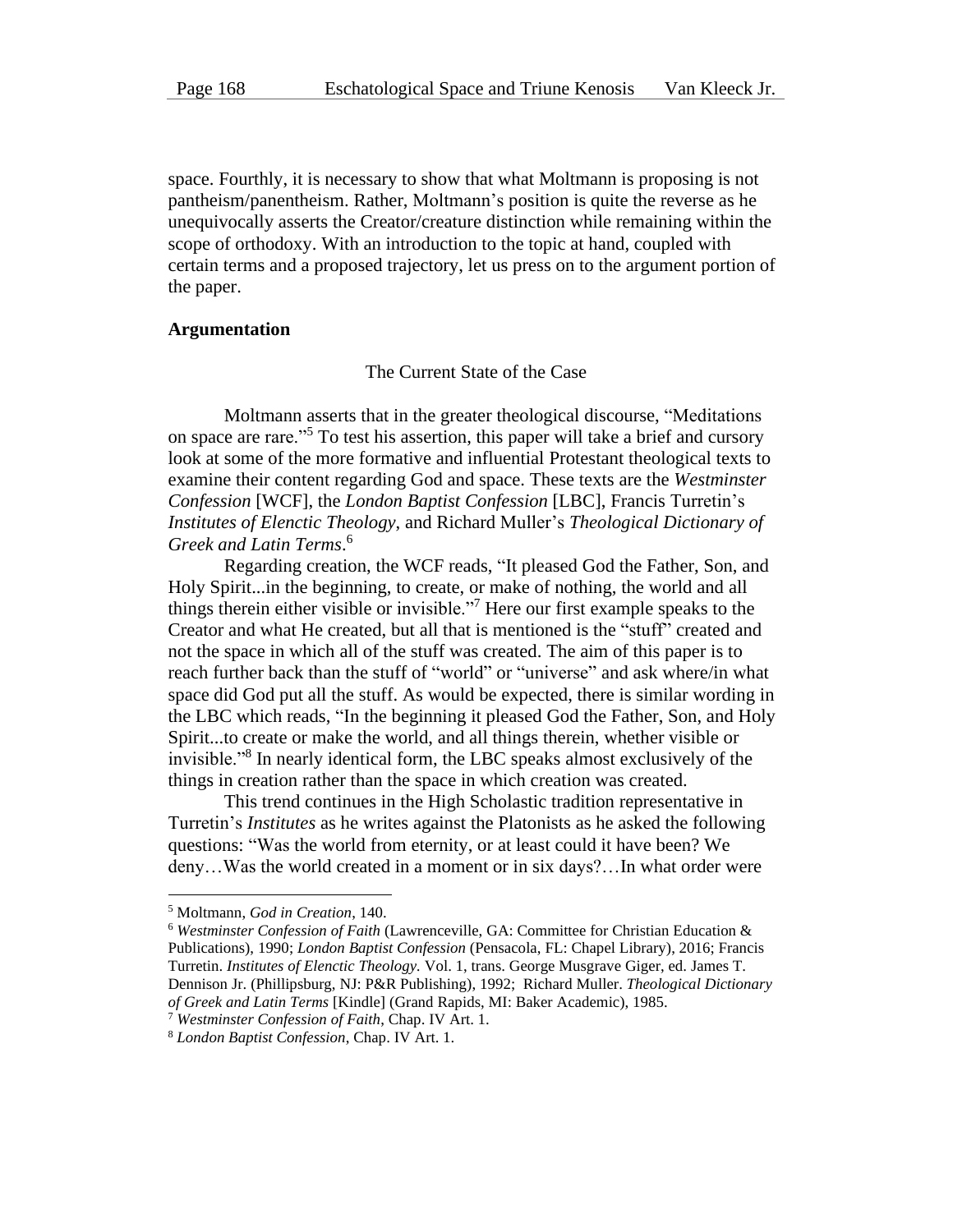the works of creation produced by God in the six days?…Was Adam the first of mortals, or did men exist before him?"<sup>9</sup> Once again the focus of the creation event is not on the space in which creation takes place but more so on the things found in creation. Certainly, the impetus to resist the Ancient Greek notion of prime matter must not be overlooked, but even then, prime matter is the unformed nothing of the primal creation, and as such, still pertains to the things located in space. So it seems the things contained in the space of creation receive the bulk of theological attention given the polemic bent of the day.

Richard Muller bears out these very same tendencies as he reports on Post-Reformation Reformed theology. Muller writes in his dictionary of terms against the Platonic notion of "nothing," the Reformed tradition does not accept Platonism on this account because "the Platonic *me on* (q.v.), the *nihil* (q.v.), an indeterminacy or plastic, pregnant nothingness...somehow limits the divine creative act."<sup>10</sup> Contrary to Platonism, "the Protestant scholastics argued a *nihil negativum*, *materiam excludens*, a negative or absolute nothingness, excluding matter, having no characteristics and in no way limiting the work of God; it is *pure space* and is in no way either a substratum or a precondition for creation."<sup>11</sup> This notion of "pure space" begins to approach a description of the nature of the space in which all things were created. The objection to substratum or precondition is meant to thwart the assertions that matter of some kind must exist for the Designer of that matter to form a thing, to create a thing. In this brief survey, it seems rationally permissible to conclude that a considerable portion of the discussion on God's relation to space has been devoted to the things in space, or better yet, the lack thereof. Given these brief considerations, there seems to be a modicum of validity to Moltmann's assertion that the motif of "space" is not often pursued as a subject when dealing with the nature of creation and the things in it.

#### The Nature of Created Space

"[S]ince God is 'all in all', how can anything else that is not God exist at this specific point?"<sup>12</sup> Herein lies the difficulty. If all that existed before creation was God, then where did God "put" creation at the moment God spoke it into existence? "How can God create out of 'nothing' when there cannot be such a thing as nothing, since his essence is everything and interpenetrates

<sup>9</sup> Turretin, *Institutes*, Fifth Topic Questions 3, 5, 6, and 8.

<sup>10</sup> Muller, *Dictionary*, Kindle (*Ex Nihilo*).

<sup>&</sup>lt;sup>11</sup> Ibid. [Emphasis: Mine]

<sup>12</sup> Moltmann, *The Trinity and the Kingdom*, 109.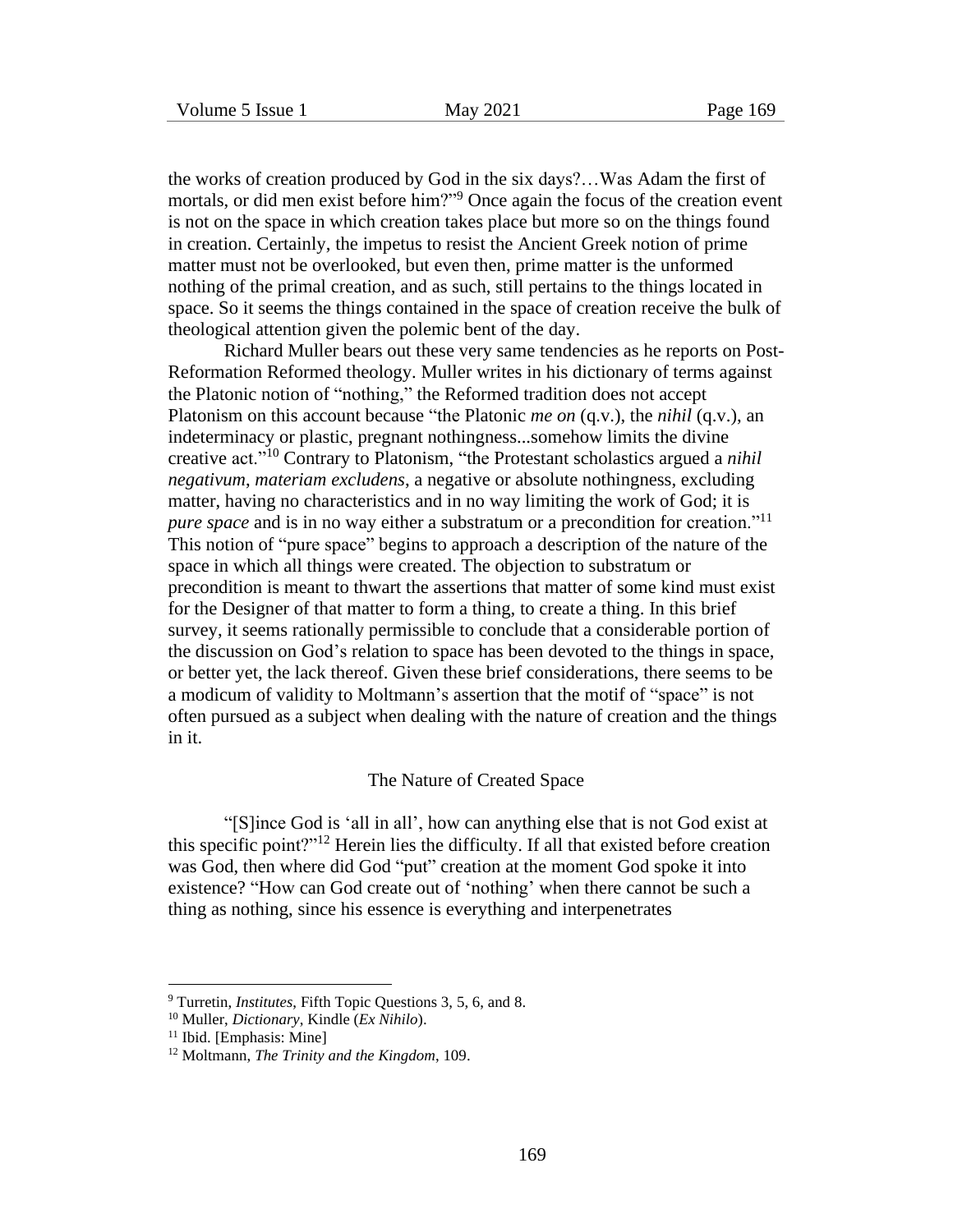everything?"<sup>13</sup> This concept seems to have certain problematic elements, one of which being that if all that exists is God, then there is no "nothing" out of which to create. Creation out of nothing seems to have the quality of a misnomer unless we take "nothing" to mean without matter of some sort. Put positively, if all that exists is God, then the notion of "out of nothing" lacks any meaningful referent. Certainly, if this paper aligns with current Protestant notions of created space, nothing cannot mean the Platonic idea of matter without form. If God created out of nothing, and nothing is a no thing, then out of what did God create? More to the task at hand, into what did God create if all there was, was God? An answer to this question lies at the crux of Moltmann's formulation of created space.

Before the argument proceeds, though, it is important to deal with an objection. The objection may go something like this, perhaps God created space and then proceeded over the course of six days to put creation in that space. So that space became the place for all creation. Of course, the difficulty of this proposition is that God had to create space, and if space is a created thing, then it is not God. If a thing is not God, then there is no place for that created thing, even if that thing is space itself. Where did God put created space? Additionally, should this line of reasoning be taken back to a prior cause it may be said that God needed to make a place in which to put the space in which God put creation. But this does not solve the problem. On the contrary, it may complicate the problem, which ultimately amounts to an infinite regress. If all that exists is God, then there is no space for creation. And should a space for creation somehow come into being where would God put that space? Furthermore, it seems fair to ask, why is it that created space is not full of the brightness and majesty of the creator God? Certainly, it cannot be that God is unable to fill that space as if to say God can make a rock too big He cannot move it, so also He can make a space for creation so small He cannot fill it as He does Heaven for instance.

Moltmann aims to answer this apparent misnomer of creating something out of nothing, while at the same time avoiding the idea that God created a space for the universe that somehow restricts God's special presence by virtue of the kind of space that place is. He goes about doing this by proposing a system of *kenosis* within the persons of the Trinity. Moltmann writes, "*Zimsum* really means 'concentration' or 'contraction', a withdrawal into the self…God's concentration at the single point of this Shekinah in the Temple, not the doctrine of God's concentration inversion for the purpose of creating the world."<sup>14</sup> Drawing on Midrashic and Kabbalistic tradition, Moltmann posits a "concentration" of God as the first act of creation. This concentration is understood as a withdrawing of the

<sup>&</sup>lt;sup>13</sup> Ibid.,, 109-110.

<sup>14</sup> Moltmann, *The Trinity and the Kingdom*, 109.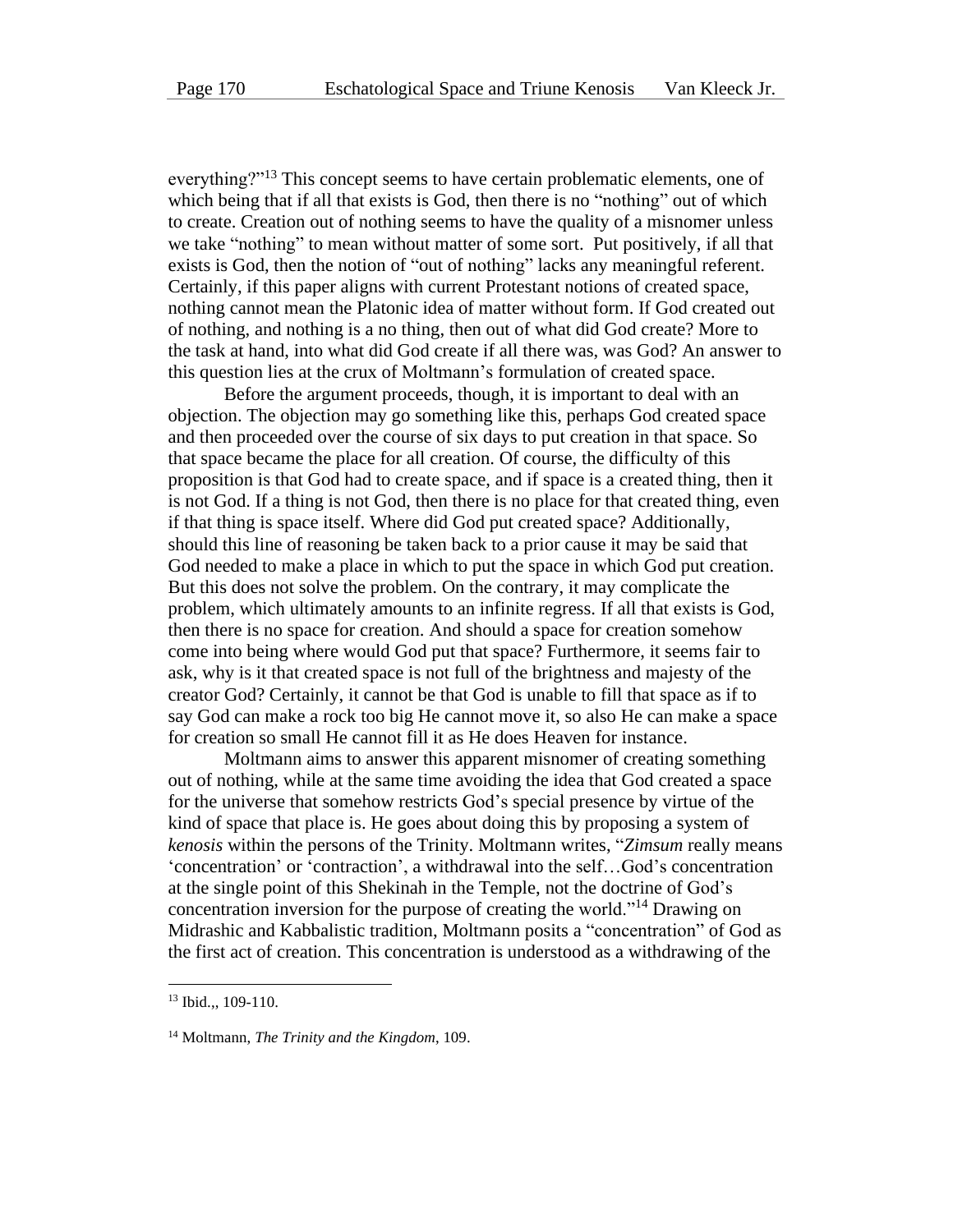localized special presence of God prior to the act of creating matter. Given the gravity of this statement it is necessary to address the mechanism whereby such a "concentration" would come to pass. Put in other terms, Moltmann seems to be arguing that God the Father's first act of creation is an act of hiddenness and not revelation.

When discussing the doctrine of the Trinity, there is often a delineation between the ontological Trinity (the oneness of God) and the economic Trinity (the persons of God). In both Midrashic and Kabbalistic tradition, the God in view is only an absolute monad absent triune persons. As such, speaking of God as contracting or concentrating Himself may not find approval from those who see the oneness of God as immutable or simple. The scenario is considerably different from the perspective of Christian theology. In Christian theology, God acts both *in se* (in and toward Himself) and *ad extra* (in and toward His creation).<sup>15</sup> So then it may be said that God acts toward Himself in a way distinct from that way which He does toward His creation. Of course, there is a multitude of things that could be addressed regarding this point, but suffice it to say that such a distinction in not outside the bounds of historic Reformed orthodoxy.

That said, if there is to be any application of "condensing" or "concentration," then it will be done in terms of divine *ad extra* actions. That is to say that "concentration" pertains not to the ontological monad that is God but economically with regard to the creative work of the triune persons. How then does *zimsum* (concentration) pertain to the creative action of the divine persons?<sup>16</sup> Moltmann proposes that *zimsum* is no outlier but rather is central to the Christian faith. Moltmann writes, "Christian theology talks about 'God indwelling' in the doctrine of the Holy Spirit. The outpouring of the Holy Spirit 'into our hearts' (Rom. 5.3) and 'on all flesh' (Joel 2.28-32; Acts 2:17) is the beginning of the new, eschatological creation. It will be completed when God is 'all in all' (I Cor. 15:28 AV)."<sup>17</sup> The same can be said of Jesus Christ for in Him dwells the fullness of the godhead bodily. The keyword there being "bodily." Christ being God is present to Himself in a way that He was not present to Judas Iscariot or Pontus Pilate. Indeed, Christ is God manifest in the flesh, and when He emptied Himself and took on Him the form of a servant God was uniquely present to creation. But

<sup>15</sup> Richard Muller.*Post-Reformation Reformed Dogmatics: The Divine Essence and Attributes.* Vol. 3 (Grand Rapids, MI: Zondervan), 2003. See page 328. "*In se* **and** *ad extra***: the absolute and relative understanding of divine infinity.** The bifurcation of the topic, then, yields an *ad intra* attribute of infinity or greatness (*magnitudo*) that is predicated of God *absolute*, followed by a par of *ad extra* attributes, *omnipraesentia* and *aeternitas,* predicated of God *relative*. In some cases, the paradigm is complicated a bit by the addition of *magnitudo* or greatness as an *ad extra* or relative attribute and by a further distinction between *omnipaesentia* and *immensitas*." <sup>16</sup> Also spelled "*tzimtsum*."

<sup>17</sup> Moltmann, *The Trinity and the Kingdom*, 110.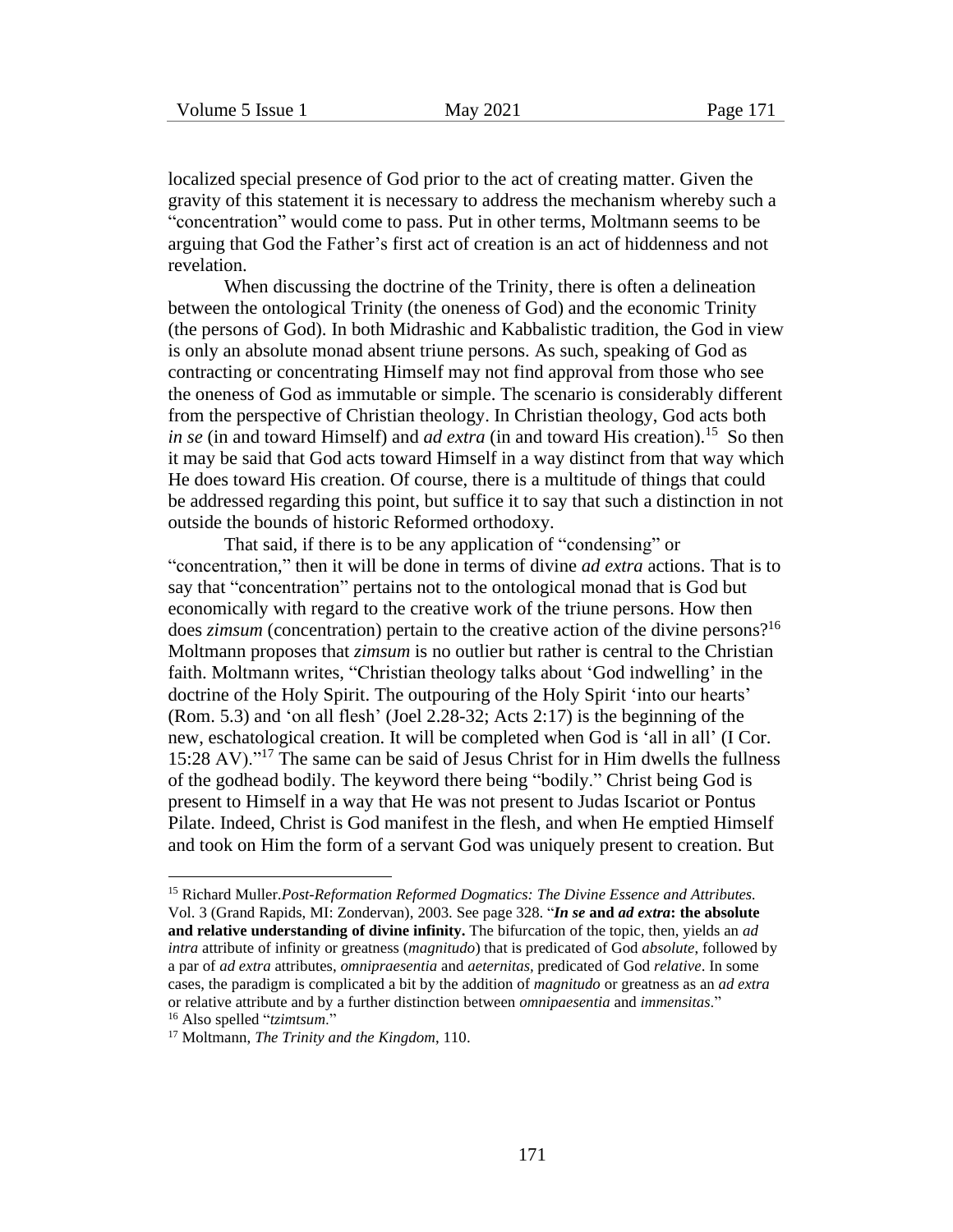in the person of Christ, God was present in a special way; different from the way in which God was present to the shepherds keeping watch over their flock by night. Along these same lines, Richard Muller concludes, "Thus it can be said as a rule that whereas God is generally present to all things, he is present graciously and specially only to some."<sup>18</sup>

Moltmann regards the emptying of Christ and the indwelling of the Holy Spirit as kinds of kenosis. In so doing, he ascribes to the triune persons a kenotic nature to each of the persons. This, of course, raises the question then of how the Father is kenotic. To unpack this question, let us consider the several formulations of the Reformed scholastics and then observe certain similarities in Moltmann's language. Muller writes of the Reformed scholastics and their doctrine of God's relationship to space in the following words,

God, after all, cannot be like either kind of infinite series since he is not composed of parts or moments that could be described as different in magnitude, location, duration, and so forth - nor ought God to be viewed as occupying an indivisible point or moment, but rather in his immensity as containing all times and places, having no limit of essential perfection.<sup>19</sup>

In addition, he writes quoting Joseph Carlyle,

The Divine Essence (as one of the Ancients hath expressed this astonishing mysteries) is whole within all things, and whole without all things, no where included, nor where excluded, containing all thing, contained of nothing, yet not at all mingled with the nature of these things, nor defiled with their pollutions.<sup>20</sup>

For the purposes of this paper, it is important to note the dichotomy of ideas: whole in Himself/whole in all things, whole within all things/whole without all things, and no location/containing all places. Here we see again evidence of differentiation between *in se/ad intra* actions and *ad extra* actions of God.

<sup>18</sup> Muller, *Post-Reformation* vol. 3, 345. Muller goes on to say, "He is also present 'in heaven, by his Majesty and glory,' to the angels and saints - not, of course, to the exclusion of other places, but there in a glorious and eminent manner, an din hell 'by his vindictive justice.' (Even so, the distance spoken of by Scripture between God and the impious indicates the absence of his special favor and grace, but not the absence of his essence.) So also does he dwell 'in the faithful on earth by his Spirit, and in the church by his grace'; and, finally, God is uniquely present in 'Jesus Christ, in whom, as the scriptures tell us, 'dwellers all the fullness of the Godhead bodily.'" 345. <sup>19</sup> Muller, *Post-Reformation*, vol. 3, 332.

 $20$  Ibid., 343. See footnote 638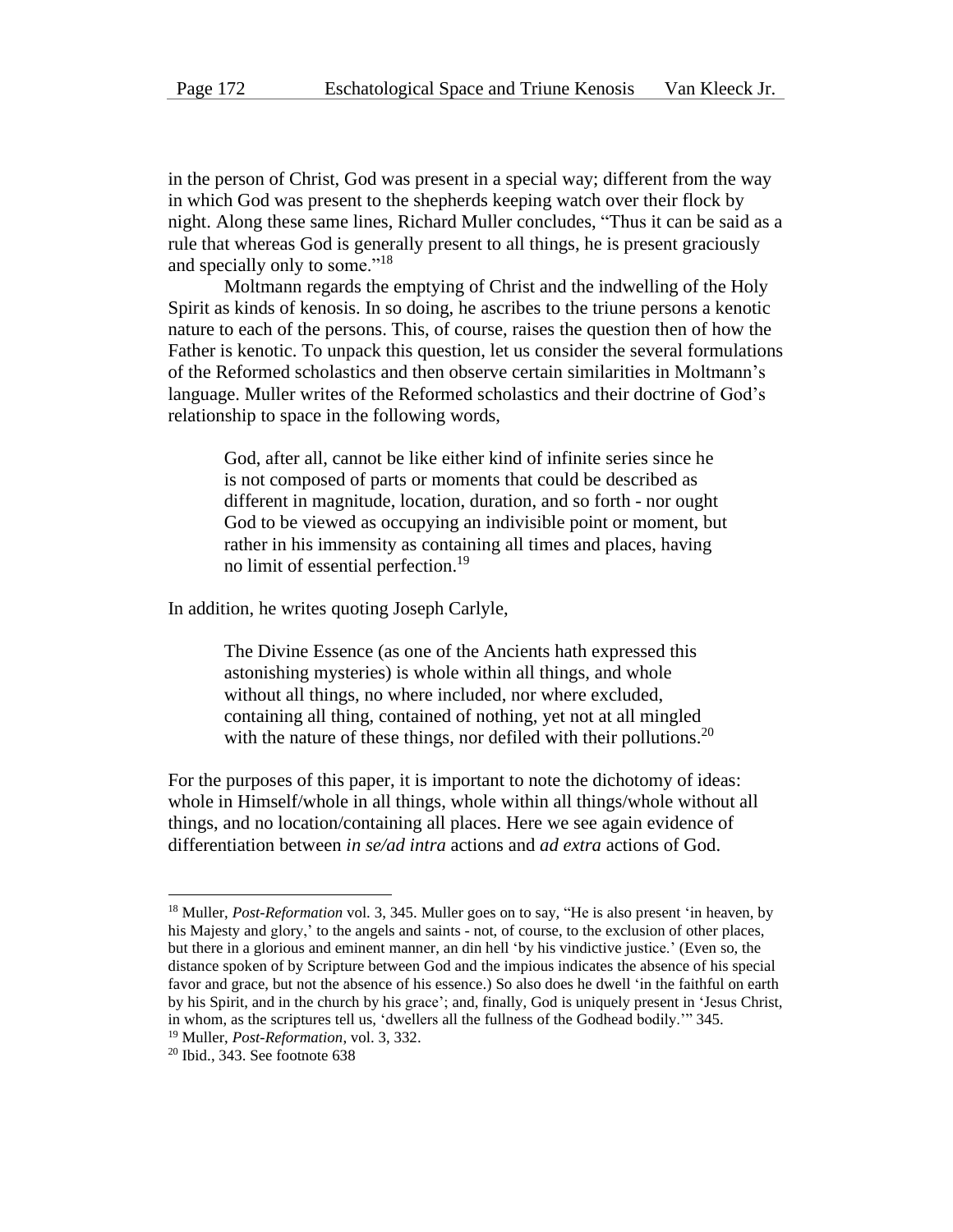Regarding the latter God is said to be "containing all places," "containing all things," and "everywhere itself."

Karl Barth uses strikingly similar language when he writes, "[I]n God Himself remoteness and proximity are one...He is Himself distant and near in one being."<sup>21</sup> In another place, he states a similar formulation. "God can be present to another, this is His freedom. For He is present to Himself."<sup>22</sup> Then, regarding the distinction between the ontological Trinity and the economic Trinity regarding spatiality, Barth offers these remarks,

To this extent God's presence necessarily means that He possesses a place, His own place, or, we may say safely, His own space. The absolute non-spatiality of God deduced form the false presupposition of an abstract infinity is the more dangerous idea. If God does not possess space, He can certainly be conceived as that which is one in itself and in all. But He cannot be conceived as the One who is triune, as the One who as such is the Lord of everything else. $^{23}$ 

Such considerations even find a place in the pastoral tone of C.H. Spurgeon when he writes, "When this world shall have melted like a dream, our house shall live, and stand more imperishable than marble, more solid than granite, self-existent as God, for it is God Himself - 'We dwell in Him.'"<sup>24</sup> None of the above authors have been charged with pantheism/panentheism, much less to have the charge settle to their account. Though Moltmann, as we shall soon see, writes in more provocative language, it is a contention of this paper that he is no less orthodox on this point. With these formulations in mind, let us now consider Moltmann's language as it touches on these same topics.

Drawing from two instances (i.e., Jacob's Ladder and the Burning Bush), Moltmann begins his discussion on space in this way, "[C]an heaven and earth in there finitude ever become the dwelling of the Infinite One? Ought we not rather to say the very reverse – that God is the dwelling place of the world created by him, and that this world remains eternal because it finds space *in him* and is permitted to partake of his eternal life?"<sup>25</sup> Remembering the language from the "orthodox" authors mentioned above, Moltmann should not seem too far from the standard formulations of the Creator/creature distinction on this point.

<sup>21</sup> Barth, *Church Dogmatics II.1*, 461.

<sup>22</sup> Ibid., 463.

<sup>23</sup> Ibid., 468.

<sup>24</sup> Charles Haddon Spurgeon. *Morning and Evening.* (Lynchburg, VA: The Old-Time Gospel Hour), 1990. See page 254.

<sup>25</sup> Moltmann, *God in Creation*, 149-150.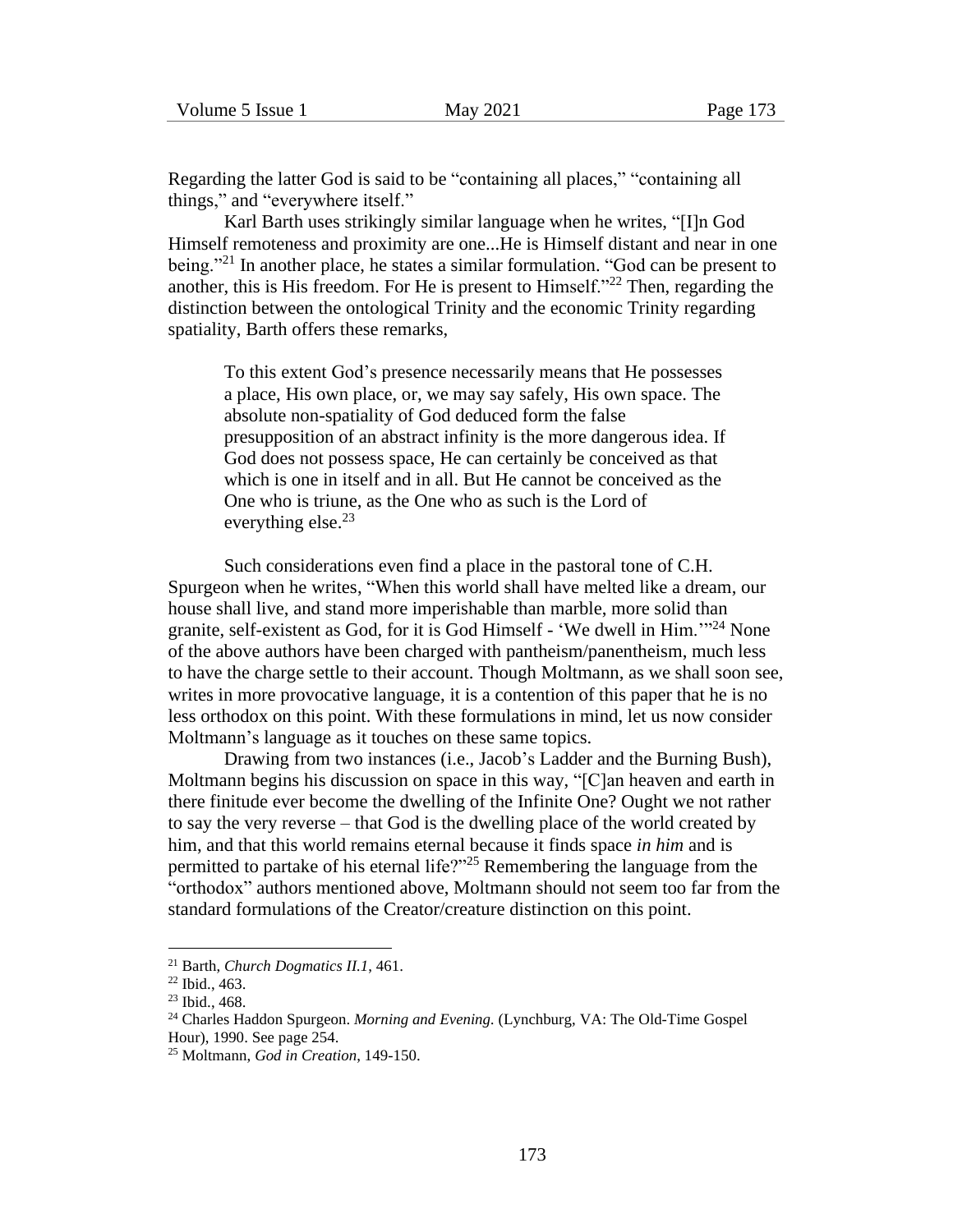Moltmann takes the existence and presence of God as the very center of contingent existence when he writes, "Space for human living is made possible, and is stabilized, round the centre of the holy space. Where the divine appears in earthly form, the world is made the environment in which men and women can dwell."<sup>26</sup> He goes on to say, "Being is a homogeneous whole. Its extension is the space of being. But there is no space in which Being is not, or Non-being is  $.^{227}$ As a result, Moltmann announces, "here we shall be taking a different view, and assuming that space is primarily *living space*."<sup>28</sup> Here living space cashes out as living in the sense that God, the fountain of life, sustains and is generally present in and beyond all space.

Moltmann employs the language of dwelling in God and God in creation. Since there can be no space that possesses Non-being; he concludes that God is in creation and the creation is in God. The unadorned notion "creation is in God" seems problematic, but taken charitably in light of prior statements of God's presence in the word and our dwelling in God, Moltmann seems to be on the mark in that we have seen in earlier Protestant confessions that God contains all things and places, and everywhere itself. He continues his argument in *God and Creation* by stating that, "Through their mutual indwelling, they remain unmingled and undivided, for God lives in creation in a God-like way, and the world lives in God in a world-like way."<sup>29</sup> Moltmann ascribes this to divine *kenosis* within the economic Trinity, namely in the Father. He begins with these questions, "Must we not say that this 'creation outside God' exists simultaneously *in* God in the space which God has made for it in his omnipresence? Has God not, therefore, created the world 'in himself, giving it time *in* his eternity, finitude *in* his infinity, space *in* his omnipresence and freedom *in* his selfless love?"<sup>30</sup>

To answer this question, Moltmann draws from Gershom Scholem's *Major Trends in Jewish Mysticism*, and specifically from that of Isaac Luria's lecture as it touches on the "*kenosis*" of the Father.<sup>31</sup> Such a *kenosis* may be described as God creating "room for the world by, as it were, abandoning a region within Himself, a kind of mystical primordial space from which He withdrew in order to return to it in the act of creation and revelation."<sup>32</sup> Here again, we see a kind of divine hiddenness as the initial act of creative revelation. For Moltmann, what does this hiddenness look like? He explains. "The very first act of all is, therefore, an act that veils, not one that reveals; a limitation on God's part, not a

<sup>26</sup> Moltmann, *God in Creation*, 144.

<sup>27</sup> Ibid., 145.

<sup>28</sup> Ibid., 148.

<sup>29</sup> Moltmann, *The Coming*, 307.

<sup>30</sup> Moltmann, *The Trinity and the Kingdom*, 109.

<sup>31</sup> Gershom Scholem. *Major Trends in Jewish Mysticism*. (New York: Schocken Books), 1995.

<sup>32</sup> Scholem, *Major Trends*, 261. See also the term "*Tsimtsum*".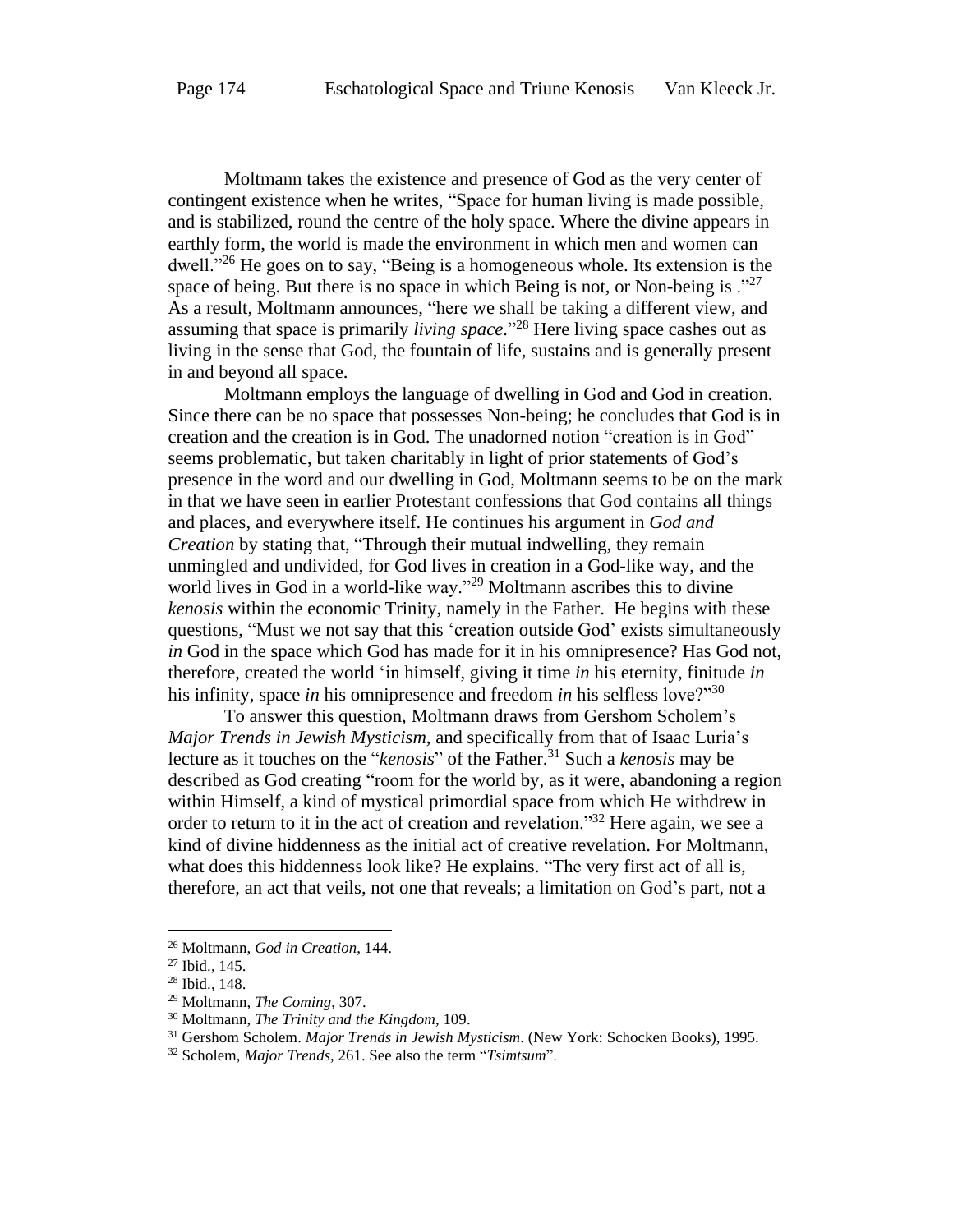de-limitation."<sup>33</sup> Before creation, all that existed was God, and in God's great grace, His creation was not exposed to the overwhelming and glorious magnitude of the divine persons. As such, He created "by withdrawing himself, and because he withdraws himself."<sup>34</sup> So then, for Moltmann, God the Father's first act of creation was to veil Himself by withdrawing not His essence but His personal effulgent presence (i.e., special presence), thus providing a place in which to put space for creation.<sup>35</sup> Our author concludes, "When the triune God restricts his omnipresence in order to permit creation outside himself to be 'there'…He throws open a space for those he has created, a space which corresponds to his inner indwelling: he allows a world different from himself to exist *before* him, *with* him, and *in* him."<sup>36</sup>

Speaking in terms that are easier for spatial creatures to understand, it may be said that the universe's relationship to God is as "the earth together with the atmosphere and the seas, are the outskirts of his existence his less immediate self." $37$  Moltmann asks the reader to consider that "it would seem obvious to think of creation as built up in concentric circles of gradated divine environments. The idea was only pushed out because God, the active Creator, came to be placed so much in the centre of the picture that the God who rested on the Sabbath came to be overlooked."<sup>38</sup> So for Moltmann, in order to understand the relationship of God to the space in which the whole of the cosmos rests, begins with the world, then move to the universe. At the limits of the universe is certainly not nothing, but something, and for Moltmann that something is God. With this sketch of Moltmann's view on the nature of historical, created, space. To further bolster this paper's thesis, we will now briefly pivot to God's relation to created space as it currently is and then finally to what it will be in the Eschaton.

Moltmann writes, "In this respect God is the eternal dwelling place of his creation. But the God who has made the world through his wisdom, and keeps it in existence through his Spirit has always entered into it as well.<sup>339</sup> God is present to all places via his *ad extra* omnipresence in creation. Still, God's special presence (e.g. the burning bush, Shekinah Glory) "enters" this world from time to time. Moltmann maintains that the special divine presence will fill eschatological space and that God's occasional special interventions are prototypical of the final and full expression of God's special presence throughout all creation.

<sup>33</sup> Moltmann, *The Trinity and the Kingdom*, 110.

<sup>34</sup> Moltmann, *The Trinity and the Kingdom*, 110.

<sup>35</sup> Moltmann, *The Coming*, 299."God makes himself the living space of those he has created."

<sup>36</sup> Ibid., 298-299.

<sup>37</sup> Moltmann, *God in Creation*, 149.

<sup>38</sup> Ibid.,149.

<sup>39</sup> Ibid.,150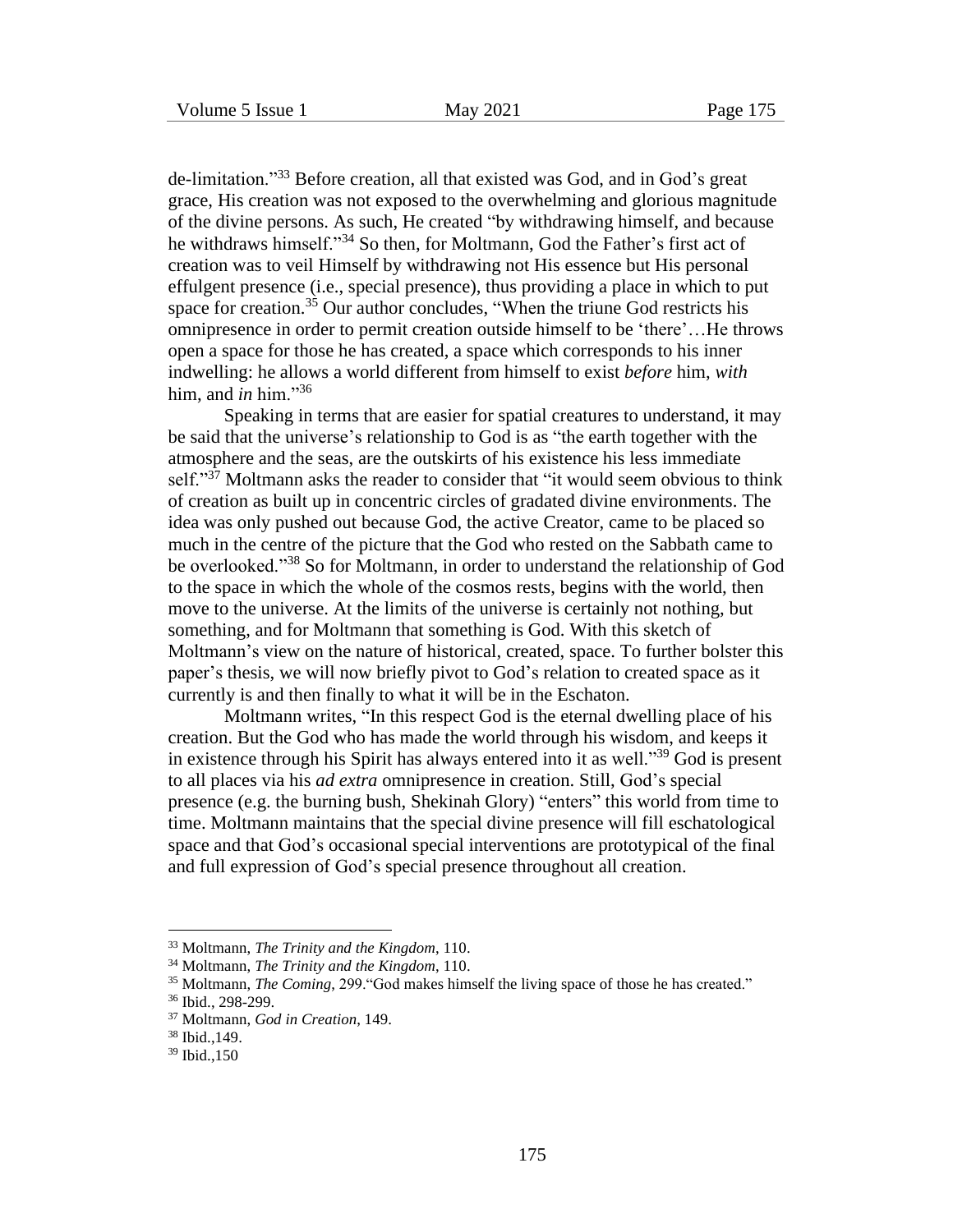George Beale offers a similar concurring sentiment but with greater specificity when he writes, "It was this divine presence that was formerly limited to Israel's temple and has begun to expand through the church, and which will fill the whole earth and heaven, becoming coequal with it.<sup>340</sup> Indeed, God has at times dwelt among His people in often unique and awe-inspiring ways. $41$ Moltmann recounts such things in writing, "He dwells in the midst of his people, he has his dwelling on Zion, he dwells among those scattered in exile and with them returns to his dwelling. 'The Word became flesh and dwelt among us', in Christ the fullness of the Godhead 'dwells' bodily, and at the end the eternal God will 'dwell' among human beings."<sup>42</sup> For Moltmann, just as God dwelt in these individual places, He will dwell in this way among all people in the Eschaton.

Moltmann declares, "The One who here among men and women is hidden beneath the cross will be revealed in glory – whether it be that he 'comes again' from heaven, or whether he emerges from his hidden presence and fills everything with his radiance."<sup>43</sup> For Moltmann, "creation is destined to be the dwelling space for God. The history of God's indwellings in people and temple, in Christ and in the Holy Spirit, point forward to their completion in the universal indwelling of God's glory and its manifestation: 'The whole earth is full of his glory' (Isa. 6:3)."<sup>44</sup> Isaiah 6:3 rests at the core of Moltmann's theology on this point. The Scriptures do not teach that the effects of God's glory will fill the earth but that the whole of creation will be filled with God's glory. Moltmann takes this to mean that God's glory will fill the earth in the way God's glory filled the Temple or hovered over the Mercy Seat.

Beale shares a similar position when he writes, "The eschatological goal of the temple of the Garden of Eden dominating the entire creation will be finally fulfilled (so Rev. 22:1-3)."<sup>45</sup> Beale goes on to unite the beginning of creation with the fulfillment of creation in saying that "Adam's purpose in that first gardentemple was to expand its boundaries until it circumscribed the earth, so that the earth would be completely filled with God's glorious presence."<sup>46</sup> It seems at this

<sup>40</sup> George Beale. *The Temple and the Church's Mission* (Downers Grover, IL: IVP Academic), 2004. 368.

<sup>41</sup> Psalm 46:5 – God is in the midst of her; Deut 23:14 - God walketh in the midst of thy camp; Isa. 12:6 – Great is the Holy One of Israel in the midst of thee; Hosea 11:9 – I am God, and not man; the Holy One in the midst of thee: and I will not enter into the city; Joel 2:27 – And ye shall know that I am in the midst of Israel; Zephaniah 3:15 – even the Lord is in the midst of thee; Zecharaih 2:5 I will be the glory in the midst of her; 2:10-11 I come and I will dwell in the midst of thee…I will dwell in the midst of thee;  $8:3$  – thus saith the LORD; I am returned unto Zion, and will dwell in the midst of Jerusalem.

<sup>42</sup> Moltmann, *The Coming*, 302.

<sup>43</sup> Ibid., 305.

<sup>44</sup> Ibid., 307.

<sup>45</sup> Beale, *The Temple and the Church's Mission*, 368.

<sup>46</sup> Ibid.,369.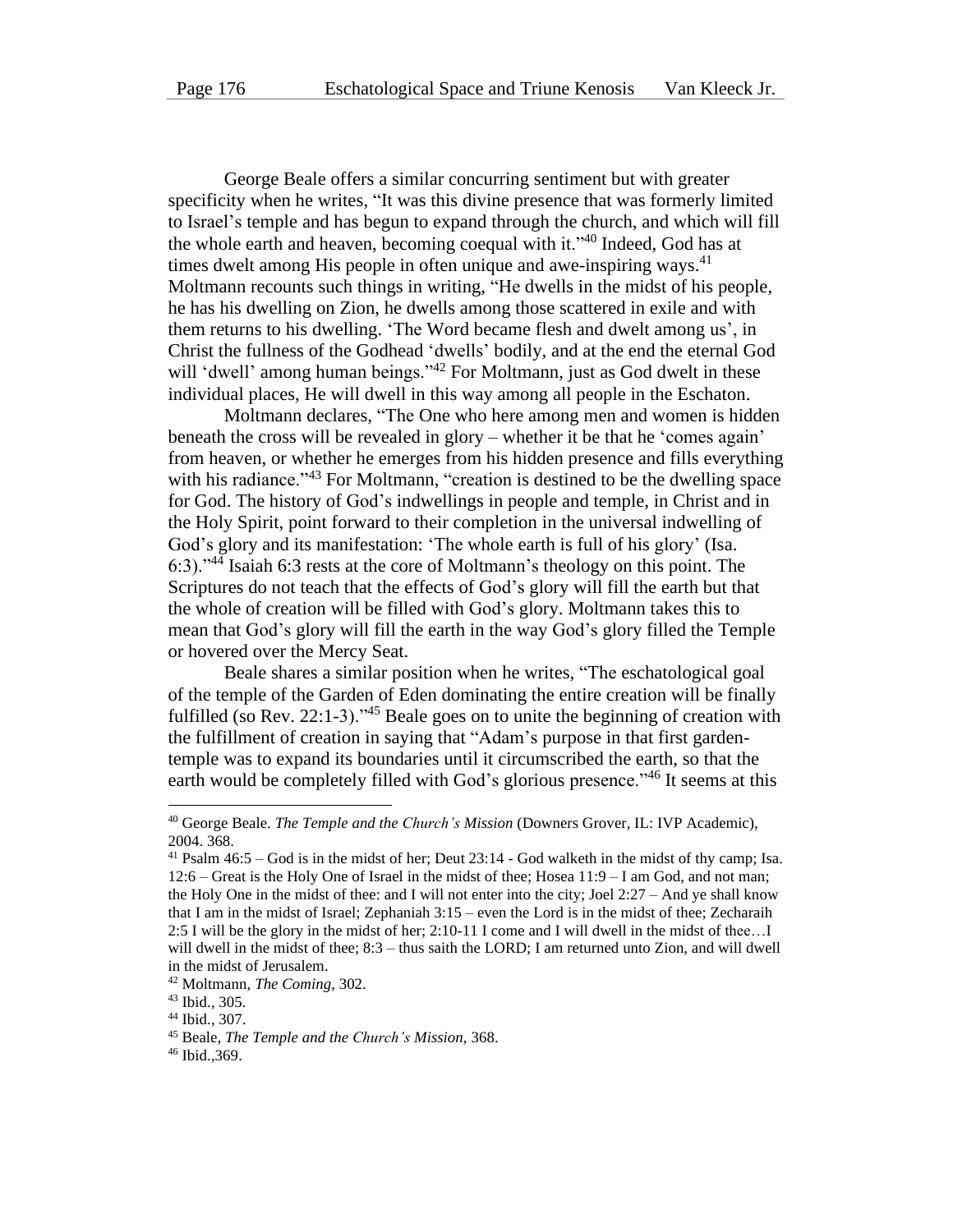point to ask why Moltmann holds to a *kenosis* of the Father as he does? Moltmann anchors his reply in John 17:21 which "delineates the connection between the trinitarian indwellings of the divine Persons and the shared opening of themselves to become the living space for created beings: 'That they may all be one, even as thou, Father, art in me and I in thee, that they also may be in us."<sup>47</sup> Christ's High Priestly Prayer stands as a pillar for Moltmann's entire case that God in a Godlike way will dwell in creation and that creation in a creature-like way will dwell in God. So, just as God dwells with His people or in the burning bush; there will come a time when God will dwell in all the universe in a way that we d not currently experience. Put another way, "The holiness and the glory of the eternal indwelling of God is the eschatological goal of creation as a whole and of all individual created beings."<sup>48</sup>

For Moltmann, "creation is destined to be the dwelling space for God."<sup>49</sup> If all is to be redeemed and all is to be made new, then space, being a created thing, must be redeemed and made new. Moltmann proposes that this redemption and ontological renovation "means that for those God has created, the space (*topos*) of detachment from God ceases, and eternal presence in the omnipresence of God beings in the Eschaton."<sup>50</sup> Note here that Moltmann employs "omnipresence" not "immensity" thus drawing attention to the economic rather than ontological Trinity. Put another way, "The transcendence of the Creator towards his creation is added the immanence of his indwelling in his creation."<sup>51</sup> Once again, the emphasis on indwelling here is not essential but personal in the trinitarian formula. In the Eschaton, when all has been redeemed in Christ and when Christ has given all back to the Father so that He be all in all, then "all created beings will participate directly and without mediation in his indwelling glory, and in it are themselves glorified."<sup>52</sup> Speaking of Christ, Moltmann concludes, "As a consequence, when he completes his lordship and hands over the kingdom, his incarnation is transcended. It follows from this that in the eschatology the creation will confront God immediately with the same purity and goodness that it had at the beginning, and will participate in his glory."<sup>53</sup> Our author takes this indwelling to define what it means for a created particular to be permanently glorified. Glorification is not merely a glorification of the person, but central to that glorification is that all redeemed creation will dwell in God's glory,

<sup>47</sup> Moltmann, *The Coming*, 299.

<sup>48</sup> Ibid., 318.

<sup>49</sup> Ibid., 307.

<sup>50</sup> Ibid., 308.

<sup>51</sup> Ibid., 307.

<sup>52</sup> Ibid., 307.

<sup>53</sup> Moltmann, *The Crucified God*, 259.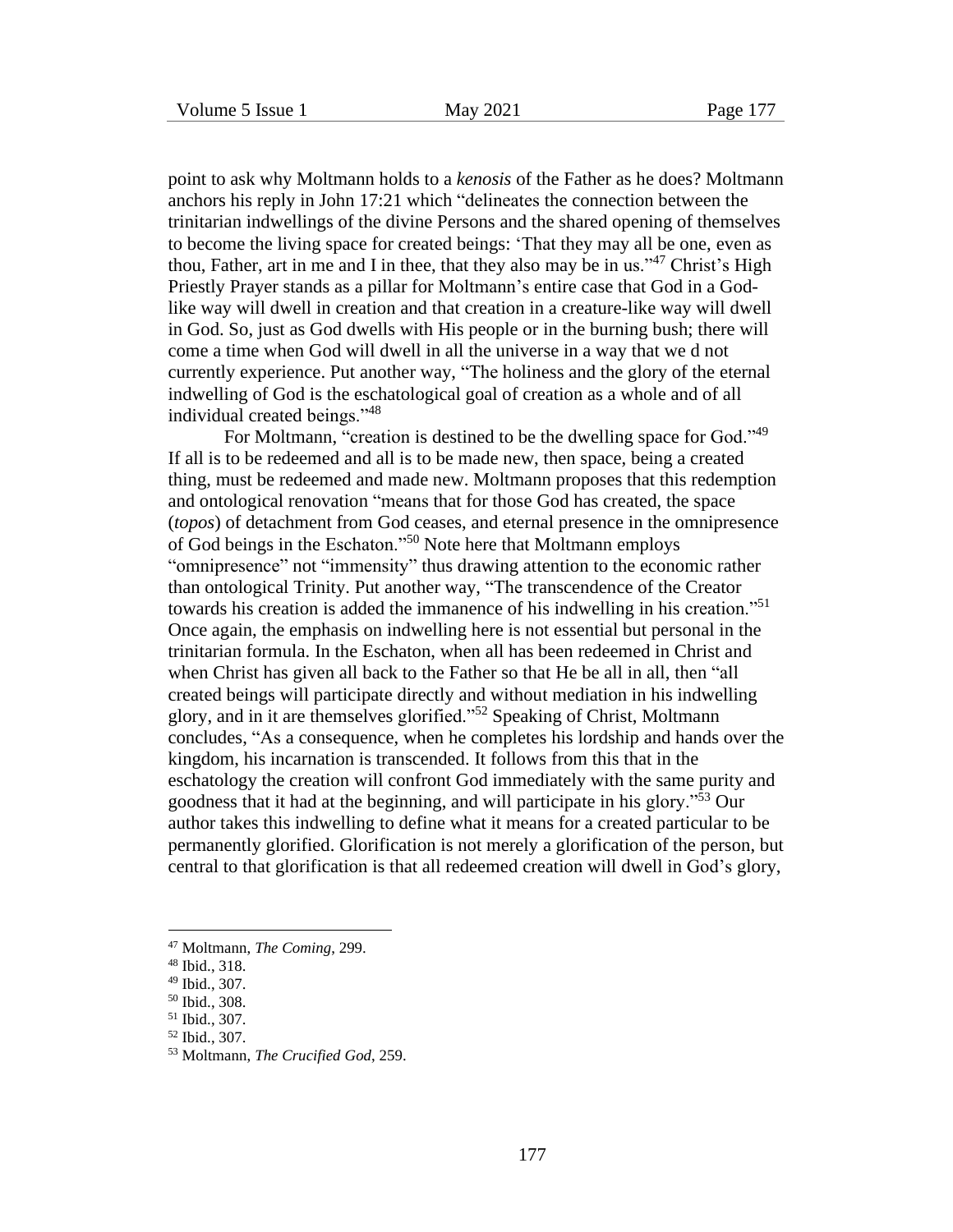and in this dual way, be glorified. Moltmann concludes with the words of Revelation,

In the final vision of the book of Revelation, heaven descends to earth. The earth becomes the city which holds paradise within itself. The city becomes the place open to all. In this place God's Shekinah finally comes to rest. In its rest, all created beings find their eternal happiness. For this 'the Spirit and the Bride' call in the unrest of history and in the sufferings of this present time (Rev.  $22:17$ ).<sup>54</sup>

For Moltmann, the Spirit and the Bride are not only calling individuals to salvation in Christ but rather the final words of Holy Scripture are a call to all of creation to come to Christ in a grand and final redemption by the Triune Creator.

#### The Charge of Pantheism/Panentheism

Here we take pantheism to mean that God is all things. Panentheism is taken to mean that God is in all things. Both may be chargeable to Moltmann, but perhaps the latter serves as the best candidate for conviction. Still, it seems unlikely given the following statements, and given the limitations of this paper, it is advantageous to employ Moltmann's own words in brief.

Regarding this charge, Moltmann writes, "God's indwelling in the world is divine in kind; the world's indwelling in God is worldly in kind."<sup>55</sup> Indeed, Moltmann notes in one place where Spinoza implies "a pantheistic notion" when touching on concepts of space and matter. In rejecting such a notion, Moltmann goes so far as to demand that space and matter be regarded as separate, thus providing multiple echelons of being.<sup>56</sup> He goes on to say that neither space nor matter (of the Platonic sort) ought to have infinity or eternality attributed to it because such language is a deification of the creaturely.<sup>57</sup> On this point, Moltmann retorts by writing, "But such an idea would be the end of the biblical faith in creation."<sup>58</sup> If we are to take Moltmann at his word, then it seems he opposes pantheistic/panentheistic ideologies quite straightforwardly. Given this statement, it seems apparent that while Moltmann may be speaking in somewhat unfamiliar terms, he is aware of the possibility of crossing into pantheistic

<sup>54</sup> Moltmann, *The Coming*, 319.

<sup>55</sup> Moltmann, *God in Creation*, 150. See also footnote 26 above for nearly identical language.

<sup>56</sup> Ibid., 147-152.

<sup>57</sup> Ibid., 152.

<sup>58</sup> Ibid., 154.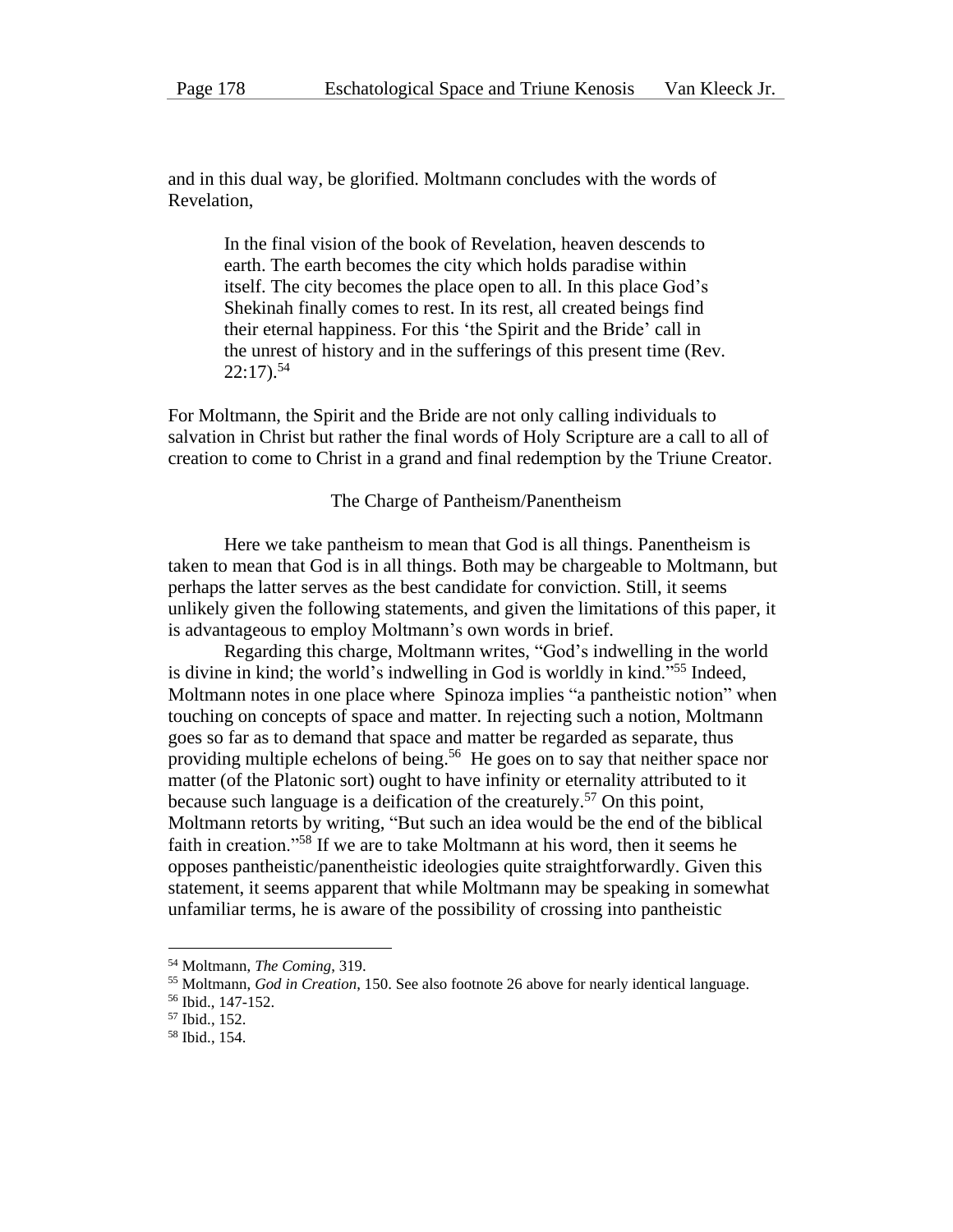intellectual territory. Furthermore, it is not readily apparent that Moltmann's formulation, as laid out above, is much different from those formulations found in the Confessions and Reformed Scholastics.

### **Conclusion**

In summary, Moltmann maintains that space is a limited created particular which God the Father created via *kenosis,* thus "veiling" His special presence. In that restriction, he made a place in which to put the space for creation. In positing this, Moltmann can answer the question of where God put creation while at the same time avoiding the less than precise notion of creation out of nothing. By positing space in this fashion, Moltmann then proposes a time yet future in which Christ will redeem all things, including creation and the created space in which it is placed. After which Christ will give all to the Father who will fill all in all. Thus God will dwell in creation in a divine way, and creation will dwell in God in a creaturely way. Thus we conclude with the thesis of this paper, God the Father created space for all of creation by means of a voluntary kenotic act of divine hiddenness.

Though this paper is a brief exposition of Moltmann's great theological contributions and thus admitting further study and extrapolation, it seems that he remains for the greater part within the historical Protestant dogmas on the topic of God, creation, and space. Still, the writer of this paper is uneasy whenever timetested theological language is substituted or glossed for the sake of present argumentation. That said, Moltmann provides for stimulating theological consideration, which historical Christian dogmatics may hesitate to embrace on no other basis than that his formulations seem novel. Perhaps such considerations are worth the risk.

#### **Bibliography**

- Cicero, Marcus Tullius. *On The Ideal Orator.* Oxford: Oxford University Press, 2001.
- Beale, George . *The Temple and the Church's Mission*. Downers Grover, IL: IVP Academic, 2004.
- *London Baptist Confession.* Pensacola, FL: Chapel Library, 2016.
- Moltmann, Jürgen. *The Coming of God: Christian Eschatology*. Fortress Press: Minneapolis, MN, 2004.